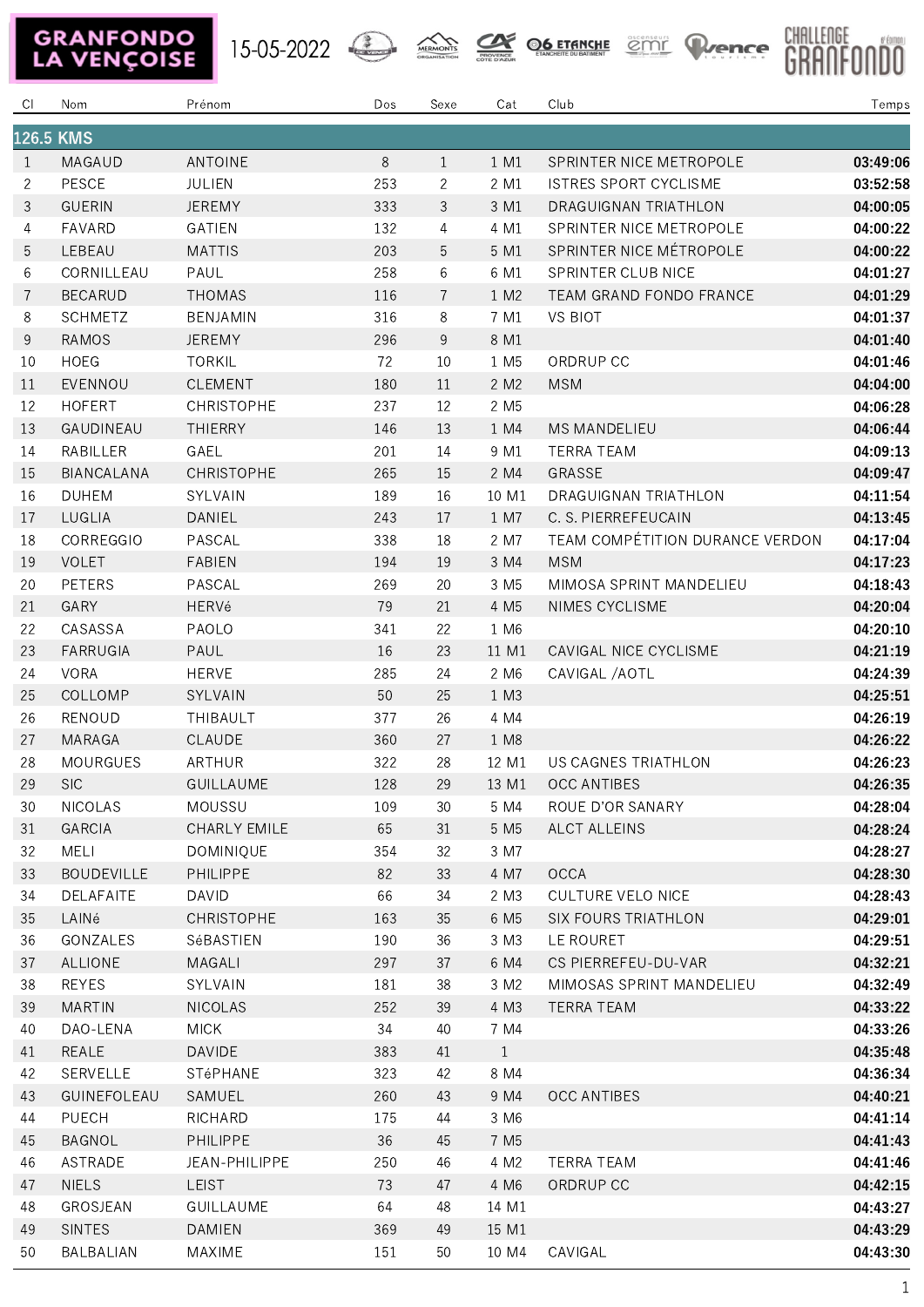## **GRANFONDO**<br>LA VENÇOISE









| CI. | Nom             | Prénom               | Dos          | Sexe         | Cat               | Club                                | Temps    |
|-----|-----------------|----------------------|--------------|--------------|-------------------|-------------------------------------|----------|
| 51  | LABOUZ          | PHILIPPE             | 104          | 51           | 11 M4             |                                     | 04:43:31 |
| 52  | CAMPANA         | YANNICK              | 183          | 52           | 8 M <sub>5</sub>  | MIMOSA SPRINT MANDELIEU             | 04:43:32 |
| 53  | <b>DIVETT</b>   | JULIAN               | 105          | 53           | 5 M <sub>6</sub>  | AVENIR CYCLISTE VALBONNE            | 04:43:50 |
| 54  | PELKMANS        | <b>JOHNNY</b>        | $\mathbf{1}$ | 54           | 6 M6              |                                     | 04:45:56 |
| 55  | LARUE           | MATHIEU              | 28           | 55           | 5 M2              |                                     | 04:48:23 |
| 56  | <b>DUMON</b>    | CLéMENT              | 63           | 56           | 6 M2              |                                     | 04:48:25 |
| 57  | LAFRANCHISE     | <b>DIDIER</b>        | 307          | 57           | 2 M8              |                                     | 04:48:29 |
| 58  | MALE            | PASCAL               | 22           | 58           | 5 M7              | VÉLO CLUB SAINT GILLES CROIX DE VIE | 04:48:33 |
| 59  | GRéGORY         | PILIPAK              | 282          | 59           | 12 M4             | <b>TEAM BIKE PREMIUM</b>            | 04:49:14 |
| 60  | VIGNONE         | <b>DIDIER</b>        | 71           | 60           | 7 M <sub>6</sub>  | CYCLO SPORT PIERREFEU               | 04:49:14 |
| 61  | QUIROS          | <b>TRISTAN</b>       | 162          | 61           | 16 M1             | US CAGNES TRIATHLON                 | 04:50:13 |
| 62  | ROLANT          | THIBAULT             | 366          | 62           | 17 M1             |                                     | 04:50:13 |
| 63  | <b>CIANCI</b>   | ADRIEN               | 182          | 63           | 18 M1             |                                     | 04:52:21 |
| 64  | HERNANDEZ       | JEAN-PHILIPPE        | 382          | 64           | $\overline{2}$    |                                     | 04:52:50 |
| 65  | <b>CIANCI</b>   | <b>ROLAND</b>        | 26           | 65           | 6 M7              |                                     | 04:53:28 |
| 66  | COLTELLI        | <b>MATTEO</b>        | 125          | 66           | 19 M1             | <b>ELBA BIKE</b>                    | 04:56:13 |
| 67  | DOLLADILLE      | <b>CHRISTOPHE</b>    | 27           | 67           | 1 NC              | VELO SPRINT GRAND ALES              | 04:56:39 |
| 68  | <b>BROWN</b>    | GARRY                | 156          | 68           | 5 M3              | <b>VC VIDAUBANNAIS</b>              | 04:56:53 |
| 69  | <b>DUCHE</b>    | SEBASTIEN            | 94           | 69           | 13 M4             |                                     | 04:57:01 |
| 70  | GARRIDO         | <b>PATRICK</b>       | 56           | 70           | 9 M <sub>5</sub>  | CAVIGAL                             | 04:58:54 |
| 71  | <b>FAZIO</b>    | <b>GIUSEPPE</b>      | 126          | 71           | 20 M1             | ELBA BIKE                           | 04:58:57 |
| 72  | LANZO           | <b>ERIC</b>          | 344          | 72           | 14 M4             |                                     | 05:00:59 |
| 73  | <b>NIOLLON</b>  | STéPHANE             | 84           | 73           | 8 M6              | <b>ASSPN TRIATHLON</b>              | 05:01:43 |
| 74  | <b>RICCI</b>    | CHRISTOPHE           | 40           | 74           | 10 M <sub>5</sub> |                                     | 05:01:44 |
| 75  | <b>NOEL</b>     | <b>FIORUCCI</b>      | 117          | 75           | 9 M <sub>6</sub>  | CAVIGAL NICE TRIATHLON              | 05:03:27 |
| 76  | PRANDI          | <b>JULIEN</b>        | 4            | 76           | 21 M1             | <b>SPOC</b>                         | 05:03:54 |
| 77  | <b>COTTIN</b>   | <b>CHRISTOPHE</b>    | 384          | 77           | 10 M6             |                                     | 05:03:59 |
| 78  | LEGRAND         | OLIVIER              | 359          | 78           | 11 M6             |                                     | 05:05:58 |
| 79  | TROUBRIDGE      | JULIAN               | 313          | 79           | 12 M6             | <b>MENTON</b>                       | 05:06:03 |
| 80  | <b>BOUYSSI</b>  | ANDRE                | 319          | 80           | 7 M7              | <b>VELO CLUB MENTON</b>             | 05:06:10 |
| 81  | <b>FORTAS</b>   | REZA                 | 301          | 81           |                   | 15 M4 ESVL CYCLO                    | 05:06:12 |
| 82  | RICHARD         | MICHEL               | 350          | 82           | 1 M9              |                                     | 05:06:21 |
| 83  | DELAGE          | FRéDéRIC             | 97           | 83           | 16 M4             | CS LA BOUILLADISSE                  | 05:06:31 |
| 84  | TERLAUD         | <b>FABRICE</b>       | 358          | 84           | 13 M6             |                                     | 05:06:33 |
| 85  | GARCIA          | RICHARD              | 300          | 85           | 11 M5             | <b>CYCLO CLUB AUPSOIS</b>           | 05:06:53 |
| 86  | SANTI           | CLAUDE               | 166          | 86           | 2 M9              | MSM                                 | 05:07:00 |
| 87  | PAILLIOTTIN     | <b>HUGO</b>          | 278          | 87           | 22 M1             |                                     | 05:07:12 |
| 88  | LEPINE          | PASCAL               | 249          | 88           | 8 M7              | <b>TERRA TEAM</b>                   | 05:08:52 |
| 89  | TERLAUD         | <b>FABRICE</b>       | 370          | 89           | 14 M6             |                                     | 05:10:23 |
| 90  | ZAMMOUT         | CHRISTOPHE           | 110          | 90           | 17 M4             | <b>AAA TRI</b>                      | 05:10:28 |
| 91  | <b>BONVALET</b> | <b>JEAN BAPTISTE</b> | 43           | 91           | 18 M4             | US CAGNES TRIATHLON                 | 05:11:30 |
| 92  | CASTIN          | ALEXANDRE            | 140          | 92           | 7 M2              | TERRA TEAM                          | 05:11:40 |
| 93  | LHEUREUX        | <b>STEPHANIE</b>     | 142          | $\mathbf{1}$ | 1 F4              | MIMOSA SPRINT MANDELIEU             | 05:11:58 |
| 94  | TOPENOT         | <b>THIERRY</b>       | 251          | 93           | 6 M3              | TERRA TEAM                          | 05:13:42 |
| 95  | <b>MASCOT</b>   | STEPHANE             | 309          | 94           | 2 NC              |                                     | 05:14:43 |
| 96  | ANTOINE         | ALEXANDRE            | 114          | 95           | 23 M1             |                                     | 05:15:32 |
| 97  | <b>ECHE</b>     | <b>EMILIE</b>        | 174          | $2^{\circ}$  | 1 F2              | TEAM NISSA TRIATHLON                | 05:18:00 |
| 98  | LEPLOMB         | <b>ERIC</b>          | 133          | 96           | 19 M4             | <b>UC GRASSE</b>                    | 05:18:01 |
| 99  | <b>DURANDO</b>  | CEDRIC               | 55           | 97           | 20 M4             | CAVIGAL NICE CYCLISME               | 05:18:44 |
| 100 | MULLER          | <b>FREDERIC</b>      | 19           | 98           | 8 M2              | CAVIGAL NICE TRIATHLON              | 05:20:58 |
| 101 | ROUSSEL         | DANIEL               | 208          | 99           | 12 M <sub>5</sub> | <b>SCCC</b>                         | 05:21:00 |
|     |                 |                      |              |              |                   |                                     |          |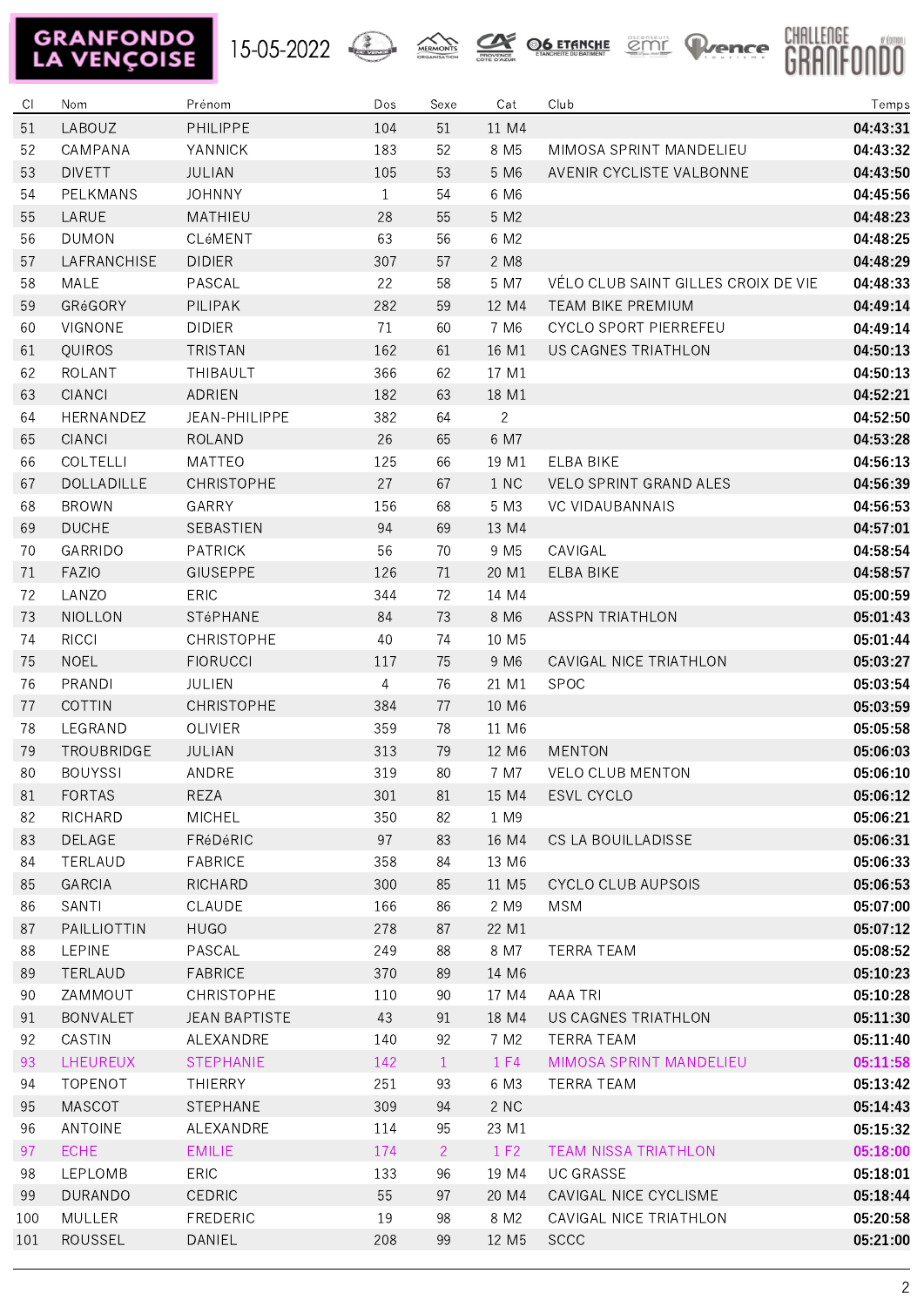## **GRANFONDO**<br>LA VENÇOISE









| C1  | Nom               | Prénom              | Dos            | Sexe           | Cat               | Club                               | Temps    |
|-----|-------------------|---------------------|----------------|----------------|-------------------|------------------------------------|----------|
| 102 | <b>BIZET</b>      | RODOLPHE            | 80             | 100            | 21 M4             | <b>CSPM VALBERG</b>                | 05:21:05 |
| 103 | LEDRU             | JEAN-MICHEL         | 13             | 101            | 9 M7              | CYCLO CLUB CAGNOIS                 | 05:21:56 |
| 104 | LEDEUX            | BENJAMIN            | 304            | 102            | 9 M2              |                                    | 05:22:37 |
| 105 | ALBANO            | ALESSANDRO          | 329            | 103            | 13 M <sub>5</sub> |                                    | 05:23:53 |
| 106 | <b>REY</b>        | <b>CHRISTOPHE</b>   | $\overline{7}$ | 104            | 7 M3              | CHALLENGER TRIATHLON               | 05:24:11 |
| 107 | <b>DESBIENS</b>   | CAROLINE            | 308            | $\mathbf{3}$   | 1 F6              |                                    | 05:24:22 |
| 108 | <b>BOZZI</b>      | ERIC                | 145            | 105            | 15 M6             | <b>MS MANDELIEU</b>                | 05:24:24 |
| 109 | <b>BAZIL</b>      | MATTHIEU JEAN MARC  | 287            | 106            | 22 M4             | ROQUEFORT RIDERS CLUB              | 05:24:58 |
| 110 | <b>HOLMES</b>     | <b>STEVE</b>        | 101            | 107            | 14 M <sub>5</sub> | RSV HALLERTAU                      | 05:25:55 |
| 111 | EGO               | EMMANUEL            | 45             | 108            | 15 M <sub>5</sub> | SAINT PAUL LA COLLE TRIATHLON      | 05:27:40 |
| 112 | COCCO             | <b>MARIO</b>        | 233            | 109            | 10 M7             | ASD CASSINIS CYCLING TEAM          | 05:27:40 |
| 113 | <b>DELBARRE</b>   | LUCIE               | 270            | $\overline{4}$ | 1 F1              |                                    | 05:29:49 |
| 114 | <b>HANSSENS</b>   | <b>PATRICK</b>      | 342            | 110            | 3 M8              |                                    | 05:32:03 |
| 115 | <b>BUONAMASSA</b> | <b>BENOîT</b>       | 207            | 111            | 8 M3              |                                    | 05:32:26 |
| 116 | MALAUSSENA        | <b>BENOIT</b>       | 59             | 112            | 9 M3              |                                    | 05:33:01 |
| 117 | GIANSILY          | GUILLAUME           | 38             | 113            | 24 M1             | <b>CSPM VTT</b>                    | 05:35:20 |
| 118 | <b>SCHWRDA</b>    | ERIC                | 235            | 114            | 23 M4             | TRISTARS CANNES TRIATHLON          | 05:36:08 |
| 119 | <b>MOREAU</b>     | <b>OLIVIER</b>      | 224            | 115            | 10 M3             | TRISTARS CANNES TRIATHLON          | 05:36:08 |
| 120 | COOPER            | ANDREW              | 328            | 116            | 16 M6             | <b>VELO CLUB MENTON</b>            | 05:38:31 |
| 121 | CORNUTELLO        | <b>STEPHANE</b>     | 279            | 117            | 11 M3             | AS MONACO TRIATHLON                | 05:38:38 |
| 122 | <b>BENESTAN</b>   | <b>GILLES</b>       | 223            | 118            | 24 M4             | AS VARMER                          | 05:39:04 |
| 123 | CAMATTE           | GUY                 | 236            | 119            | 4 M8              | VÉLO SPRINT BIOTOIS                | 05:40:00 |
| 124 | <b>BLANC</b>      | <b>FABRICE</b>      | 334            | 120            | 25 M4             | <b>VELO SPRINT BIOTOIS</b>         | 05:40:26 |
| 125 | EBERLIN           | DOMINIQUE           | 364            | 121            | 17 M6             |                                    | 05:42:07 |
| 126 | <b>DEFONTE</b>    | LAURENT             | 119            | 122            | 10 M2             |                                    | 05:42:25 |
| 127 | <b>BARBET</b>     | <b>VINCENT</b>      | 245            | 123            | 16 M <sub>5</sub> |                                    | 05:42:48 |
| 128 | LUBRANO           | GILLES              | 217            | 124            | 17 M <sub>5</sub> | <b>SCCC THALES</b>                 | 05:42:55 |
| 129 | DE BATTISTA       | <b>DENIS</b>        | 15             | 125            | 11 M7             | <b>SIX FOURS</b>                   | 05:43:57 |
| 130 | DE BATTISTA       | <b>GENEVIEVE</b>    | 14             | 5              | 1 F7              | SANARY CYCLO SPORT                 | 05:43:57 |
| 131 | <b>OGIER</b>      | <b>NICOLAS</b>      | 39             | 126            | 18 M <sub>5</sub> | WILD TEAM TRIATHLON                | 05:47:07 |
| 132 | LE MOINE          | CHRISTOPHE          | 136            | 127            | 26 M4             |                                    | 05:51:52 |
| 133 | <b>BRAMBILLA</b>  | <b>DAVIDE LUIGI</b> | 24             | 128            | 25 M1             |                                    | 05:51:52 |
| 134 | <b>JOLIT</b>      | FRéDéRIC            | 314            | 129            | 19 M <sub>5</sub> |                                    | 05:51:53 |
| 135 | VENTAJA           | <b>GUILLAUME</b>    | 35             | 130            | 12 M3             |                                    | 05:52:02 |
| 136 | <b>TOLSMA</b>     | <b>JUR</b>          | 52             | 131            | 26 M1             |                                    | 05:55:48 |
| 137 | <b>HERRERA</b>    | JéRôME              | 171            | 132            | 11 M2             |                                    | 05:56:12 |
| 138 | <b>JOUANJUS</b>   | <b>ALAIN</b>        | 93             | 133            | 12 M7             |                                    | 05:57:41 |
| 139 | <b>GUICHARD</b>   | PAUL                | 54             | 134            | 13 M7             | CLUB VIENNOIS D'ANIMATION CYCLISTE | 05:58:31 |
| 140 | MONTIGNY          | <b>ALAIN</b>        | 30             | 135            | 5 M8              | U S VILLENAVE HANDISPORT           | 06:02:08 |
| 141 | VESTERGAARD       | <b>MARTIN</b>       | 81             | 136            | 27 M1             |                                    | 06:08:05 |
| 142 | POULSEN           | <b>BJARKE</b>       | 376            | 137            | 28 M1             |                                    | 06:08:05 |
| 143 | CASTIN            | JEAN-MICHEL         | 255            | 138            | 14 M7             | <b>TERRA TEAM</b>                  | 06:10:02 |
| 144 | REBUFAT           | ERIC                | 298            | 139            | 27 M4             | US CAGNES TRIATHLON                | 06:12:56 |
| 145 | LOONES            | <b>JOEL</b>         | 284            | 140            | 3 M9              | ASRC                               | 06:13:50 |
| 146 | <b>BURGART</b>    | SéBASTIEN           | 177            | 141            | 28 M4             | SALON CYCLOSPORT                   | 06:14:10 |
| 147 | <b>TOME DIAS</b>  | GILBERTO            | 3              | 142            | 13 M3             | US CAGNES TRIATHLON                | 06:14:36 |
| 148 | LEROY             | <b>JEAN MICHEL</b>  | 276            | 143            | 15 M7             | ASRC                               | 06:15:47 |
| 149 | <b>LEQUESNE</b>   | CAROLE              | 326            | 6 <sup>1</sup> | 2 F4              | NICE TRIATHLON CLUB                | 06:18:05 |
| 150 | SANCHEZ           | PABLO               | 352            | 144            | 29 M1             |                                    |          |
| 151 | <b>TAXY</b>       | <b>CYRIL</b>        | 141            | 145            | 29 M4             | MIMOSA SPRINT MANDELIEU            |          |
| 152 | NAPOLI            | ANDREA              | 102            | 146            | 20 M <sub>5</sub> | ACV VALBONNE                       |          |
|     |                   |                     |                |                |                   |                                    |          |